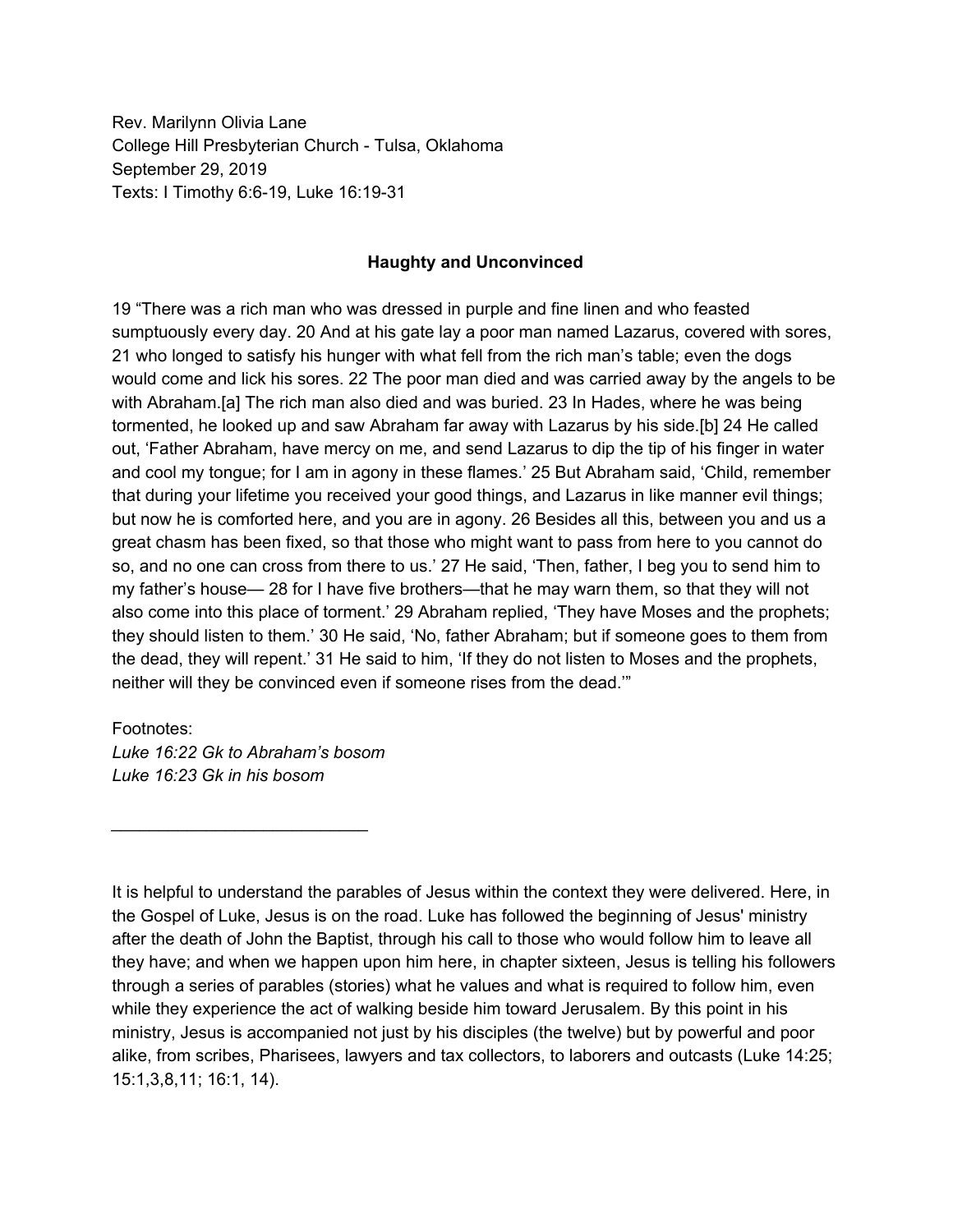The Lukan Jesus is a radical prophet subverting the paradigms of wealth, power, and value. In the preceding chapters, Jesus has instructed people not to take the seats of privilege at feasts (Luke 14:7); they should invite the poor, the unlovely, and marginalized to their lavish banquets rather than their elite friends and family and folks who can return the invitation (14:21-24); they should consider selling all their possessions and redistribute the proceeds to the poor (18:18-25); be commended for giving extravagantly to the poor and making restitution to those they defrauded (19:1-10); Lukan Jesus shames the rich who contribute gifts to the Temple from their excess, even while a poor widow who gives her meager alms is noted to have sacrificed much (21:1-4).

Our rich man and Lazarus sit right in line with the teaching of Jesus, this shifting of paradigms and fortunes, images and examples for his followers that Jesus values the poor, the sick, and the marginalized. There is good precedent to note that Jesus was likely addressing these conversations about wealth and poverty to the learned and educated that were following him, that Jesus was teaching to raise the consciousness of the comfortable about poverty, compassion, and social inequality. But I also think it is more than that. I think there is possibility in our account for all of us to be made thoughtful about how we see and live here and now.

Hear this again: A rich man, well-dressed, well-fed, spent his days walking past Lazarus, a man destitute and starving and sheltering in the shadow of the man's home. A gate separated them, a gate the man presumably had to walk through consistently in order to be about his business. A gate that maybe didn't completely hide the sick and desperate Lazarus whose great desire was to subsist on the scraps that were cast off from the man who regularly passed by him.

We don't know why Lazarus was poor, how he ended up living where he was, what systems he participated in, what effort he had gone to to reverse his situation, what activities he had or hadn't participated in to land him where he was. Similarly, we don't know why the rich man was rich, how he ended up well-fed, dressed in beautiful clothes, and comfortable. We don't know if his wealth was inherited, or earned, or even honest. He doesn't even get a name, in fact, Lazarus (El-Azar, God has helped) is the only figure in the litany of stories I mentioned from this Lukan line-up that does receive a name. Perhaps naming him reminds us that the poor are seen, they are dignified, they do matter, Lazarus is named whereas the rich man, he could be anyone, he could be any of us.

In studying this text, I noted that many of the commentaries on this passage focus on mechanics, what is Abraham's bosom, what is Hades, and the afterlife, what are the law and the prophets and the significance they would hold in the original hearers experience? These are all great rich questions, textual variances are fascinating and informative and you are welcome to go read the commentaries to satisfy these answers, but I think it is so easy to read this story and dissect it and avoid seeing the obvious, avoid confronting what is right in front of us.

This is a dark story. Unpleasant and unresolved. One that when we come right up against it, (and I'm speaking from experience here) we might rather avert our eyes, make it a polemic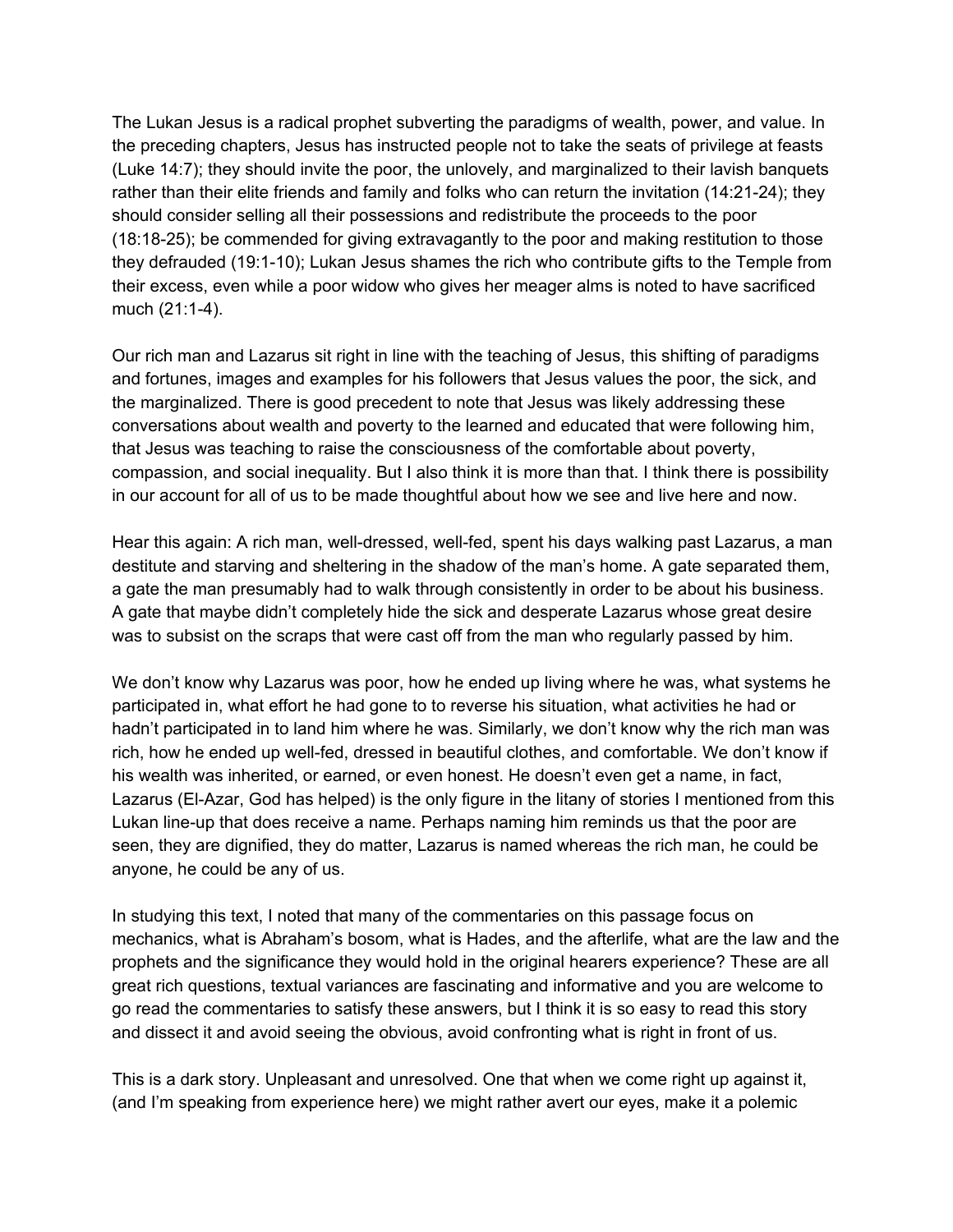against wealth or an explanation of the afterlife, but that misses the urgency of this account. Jesus is not trying to make friends, or offer consolation, I don't even think he's trying to scare people with the possibility of hellfire, he is concerned for these people's formation. He is concerned for their hearts and their imaginations and the real implications of how that changes the way they live.

This story is about what is at stake, and what is at stake is our very lives. It seems harsh to us in that we know the ending and we still refuse to change how we live. The rich become richer, while the poor become poorer. Time moves quickly, humans exist, have experiences in the world, and then die. No one has all the time, don't wait until tomorrow to make decisions about how you're going to live, because you're deciding that with your actions today. What we ascribe worth to today, the place we invest our time, and our energy, and our imagination, that becomes the reality of our witness. To whom or to what do we witness?

I think it is helpful to note that although this parable has wealth as a central component, as so much of Luke does, but I don't think this is just about wealth. We just heard in our Timothy reading that the love of money is a root of all kinds of evil, and it is something that draws us away from our faith. Not *THE* root of all evil, and money and wealth are not themselves evil, but that when our hearts become consumed with the pursuit of them, when we long for them, put them above our concern for human dignity, for the care of creation, we miss the whole work to which we have been called. We become haughty. That which we are commanded and know to be important to the heart of God, we pass by, we become absorbed in our desire for gratification now, we limit the imagination of our hearts and minds with the temporary comfort of our bodies.

What all these parables in Luke, with their concern for the poor and the marginalized, with their warning about the love of power and wealth, and our text in Timothy, what they ask is a difference in how we live. Not simply a rejection of wealth, or an obligatory volunteerism for "a good cause," no, they ask us to see the world around us, to really see it, not as the world sees it, but as Christ sees it. We are not invited to an existence of moral apathy and indifference, but to an experience of life where each person has value, and dignity, where human suffering, human dignity, and human worth—are real. [1]

My son has a deep love of Tolkien—and make no mistake, he's four, that is not a spontaneous love but more of and apple/tree/formation reality) and has been listening to the Fellowship of the Ring which reminded me of something recently: there is this moment in the story when Gandalf and the fellowship are in the great hall in the mines of Moiria, they are running madly toward their only hope of escape, and in the midst of enduring the goblins and ominous drumming, the challenges and death that are almost certain, there is a sort of visceral moment of defeat. Legolas looks behind him in horror and literally drops his weapon, Gimli covers his eyes in despair, and Gandalf nearly collapses in defeat with the appearance of the demon Balrog. This grim and horrifying monster from the depth, more flame and shadow than substance, it is coming for them...their hearts literally quail as they see and recognize it, and for a brief moment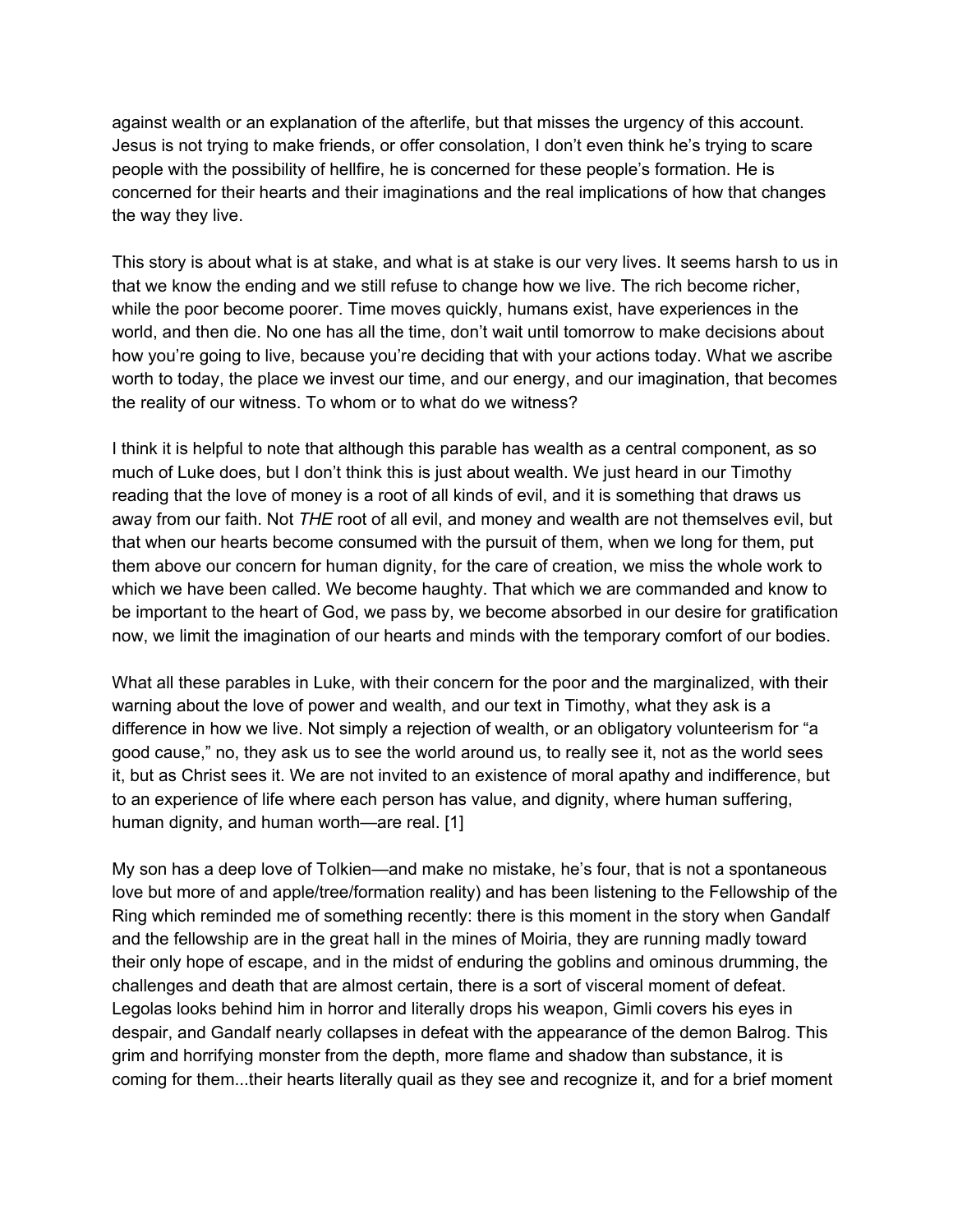in their fight for survival they are almost defeated by the near seeing of evil. [3] It is powerful, and I think it speaks to so much of our response to hard things in the world today.

I don't know when confronting hard things became so hard, when acknowledging sin, and brokenness, and our participation in them became a partisan issue. I'm talking about the fact that many of us have a Balrog level reaction to being asked to examine our role in white supremacy, or the abuse of our planet, or the care of the poor, or the systems of power and control that we support in order to protect our own meager slice of the pie. I'm talking about fake news and believing what we want to believe, about an unwillingness to ask where things come from because we don't want to know who was harmed so we could have plenty, I'm talking about believing the worst about people because of their "agenda" or history, or they way they live differently in the world than I chose to live.

Haughty and unconvinced. IF we don't look, if we don't change, maybe we won't bear the consequences. Who knows, maybe Lazarus stayed because the rich man tossed him a few coins now and again, maybe this man had a habit of dropping his doggie-bag off in ways that just sustained Lazarus' fragile existence, maybe this man wrestled with the implications of giving money to beggars (like I do) who would just use it for drugs or alcohol, or maybe in the comfort of his lovely home maybe this rich man had difficult conversations with his educated friends about "the problem of the poor" and the organizations they could donate to in order to prevent it from being their problem.

What makes me so deeply uncomfortable about this story is that we don't know any of that information, but what we do know is that even in death, the behavior the entitlement, the inability to see things continues for the rich man. Being in torment doesn't suddenly cause him to change his behavior, doesn't prompt him to change his posture toward Lazarus, or acknowledge his role in this whole narrative. He knows Lazarus' name, the man knew of his existence. He tells Abraham to send Lazarus to him, to serve him and comfort him in his distress. He continues to believe the narrative that other people are there to serve his exceptional need, that he should receive the help he was never willing to offer. Lazarus is a prop to this man, he doesn't even address him and dignify him with the request (the one he presumably knows from years of living in proximity) just tells Abraham to make him do his bidding. And it's not bad bidding right? He's concerned for his family, for his loved ones. Don't let this happen to them, at least send them a warning so they can be aware of what is coming.

They know what is coming. They have the witness, Moses, the prophets, they know that God has instructed them to perform justice for orphans and widows, love strangers by providing food and clothing; to do justice and love kindness and walk humbly with God (Deuteronomy 10:19; Micah 6:8).

The grandiose moments, the miracles and mountain tops, the blessing and wealth and power and authority, the things that we love and prize about our faith, many good things, they get inside of us and what we believe about ourselves and the world. They distract us from seeing as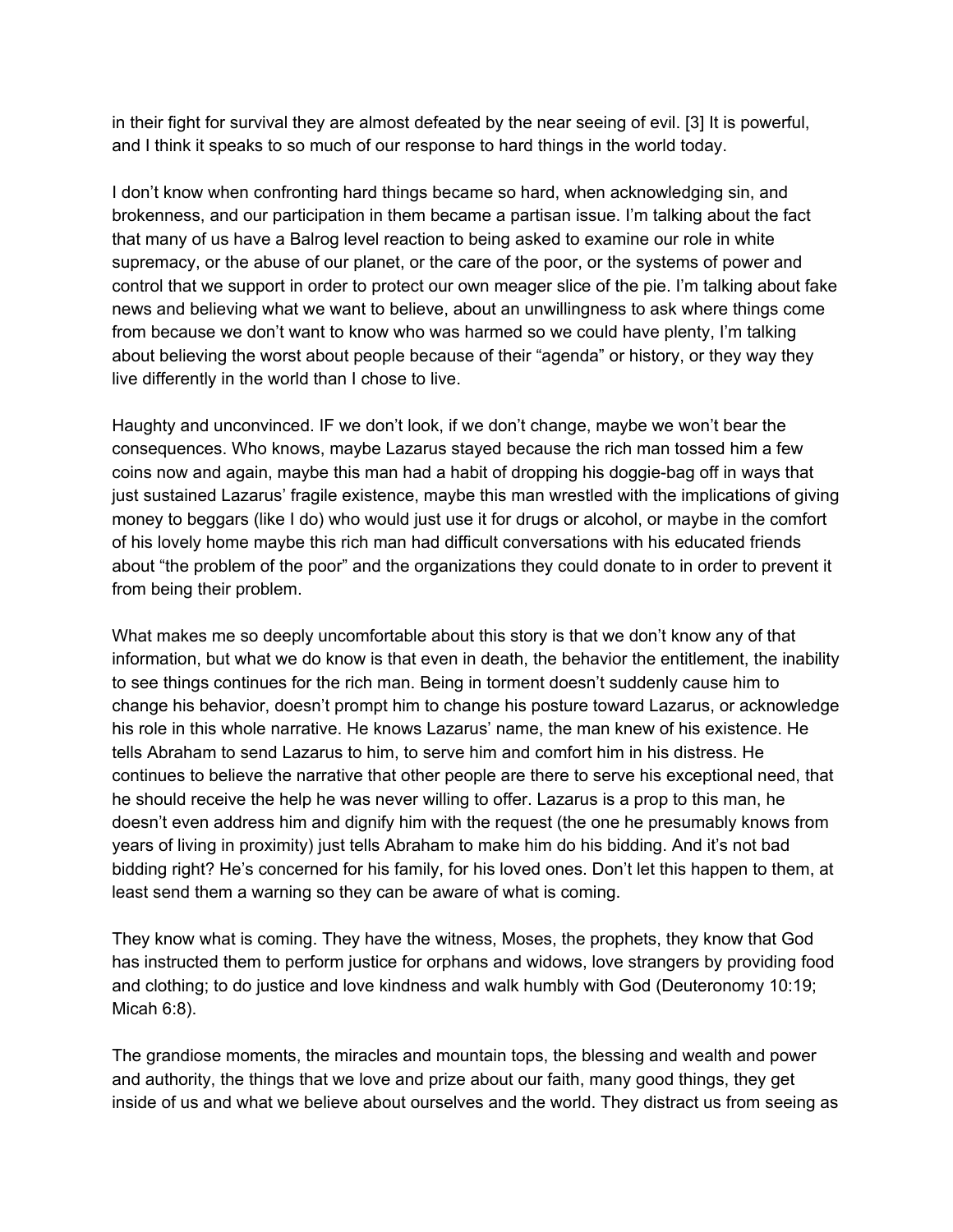Jesus calls us to see. They let us shift our focus away from the kinship of our human condition to the individualism and import of my own story.

I grew up with a very subversive theology of blessing, a form of prosperity gospel that told the lie that the Lazarus at our gate was there because he was lazy, because he didn't try hard enough. I was taught that I had good things here and now because I was blessed by God, because I did the right things, and God favored me because I was obedient and worked hard. NO one challenged me to examine the structures that allowed me to have the things I wanted with relative ease, that placed me in a narrative of being a "safe" and "valued" member of a community. That allowed me to cringe from sisters and brothers experiencing homelessness, and issues of systemic oppression. Even today, I find myself convicted about these areas I so often point to...but I have worked so hard, I haven't had it easy, I deserve what I have…I, I, I.

We aren't the heroes. In our western ideology we have allowed ourselves to be told that our story matters the most. But this story, the Gospel, it challenges that, it asks us to put aside our sense of worthiness and importance and to look. To stop passing by the unlovely, the inconvenient, the reality of who we are and that in which we willingly participate. It is so hard. To see and recognize in the wounded and bleeding bodies of our sisters and brothers, in the brokenness and depletion of our world, to see my own participation, to wrestle with the implications of my actions and to be accountable fully in the stories of other people's hunger, illness, terror, and shame. And not just to do this personally, but then to walk into the world and hold our families, and friends, and governance, and culture accountable.

This is what is at stake, we know the stories, but do we believe, do we see what is and what will be. Because frankly, it doesn't matter how much I stand up and declare an uncomfortable word if I leave here this morning, with my imagination about what God is calling me to still impoverished, still limited by my own self-focus and self-gratification, I will forever be on the wrong side of that chasm—a chasm that cannot be crossed by me.

If you are feeling a little clobbered, I have a place for you to start, to ask for help with seeing the world around you as Jesus sees it, a way forward. I invite you, as you wake in the morning this week, to ask God to unlock the limits of your vision and your imagination for the world around you. It can be a simple prayer. Just a few seconds really. Because, what is happening in our country, what is happening to the earth with our pollution and consumption of resources, what is happening in our world with violence, and war, and systemic poverty, it can be so much to see, and so much to look at, to do so, we need help. We need help with the superficiality of conversations about "problems," we need conviction for our false piety, we need courage to walk into and humbly engage the implications of all that we participate in...our privilege, our complicitness, our refusal to take hold of the life that really is life. (1 Tim. 6:19).

We can't cross that chasm, that divide we have built of refusing to see, refusing to care, of being unconvinced of anything but our own need...but there is one who has and who continues to cross that chasm. The one who brings down walls and dividing lines, who sacrifices and serves